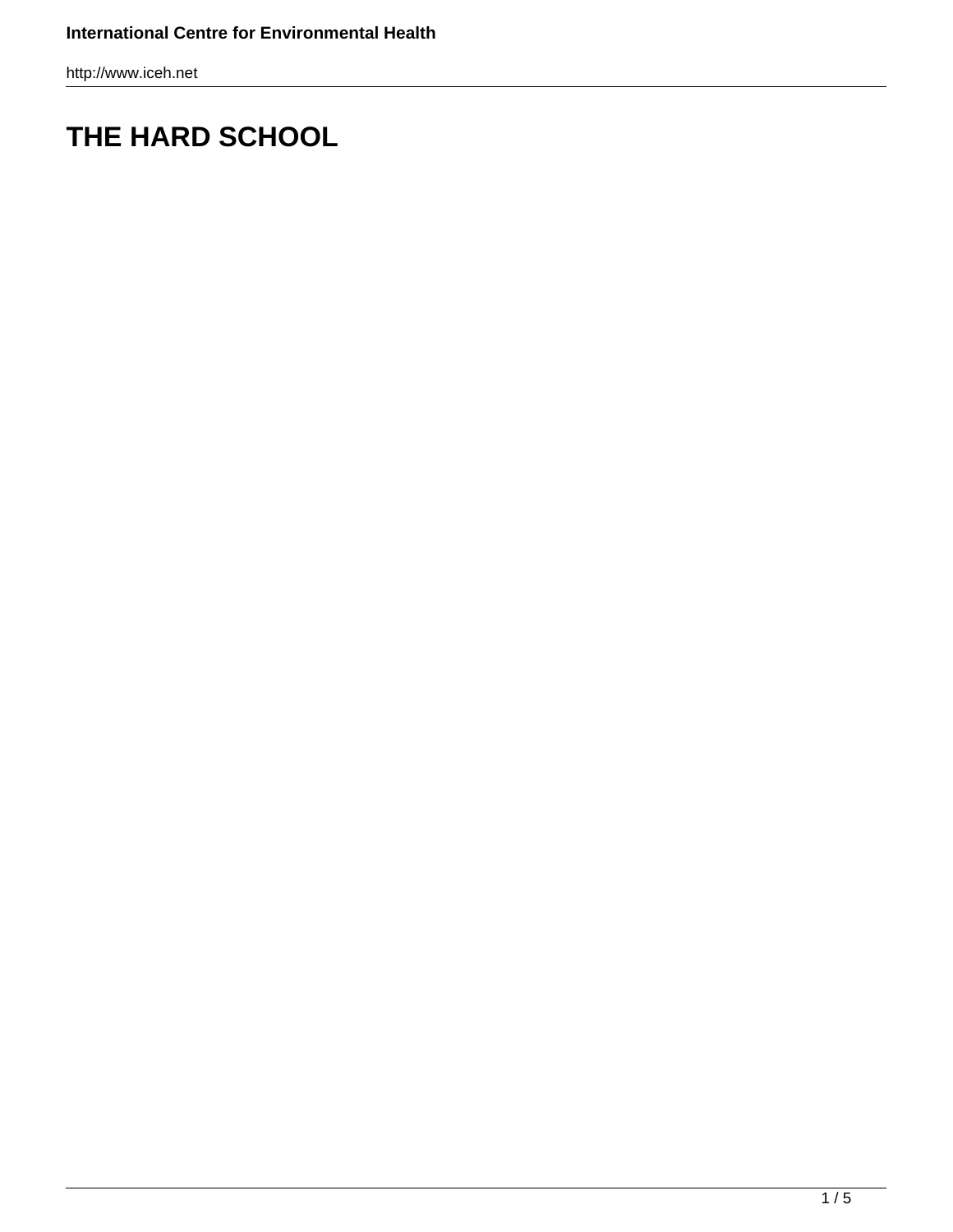## **International Centre for Environmental Health**

http://www.iceh.net

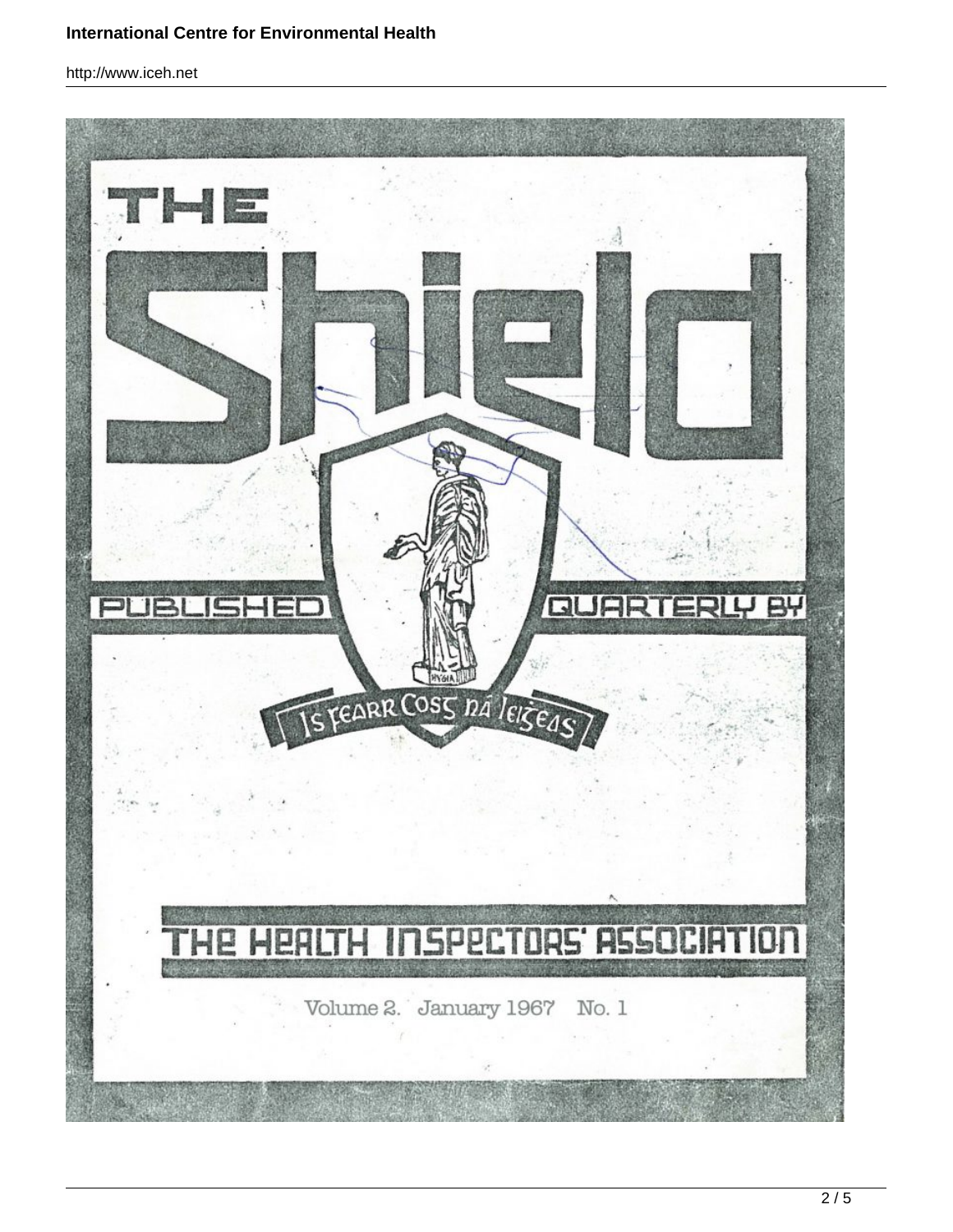Fred O'Brien

This is an attempt to put to paper some of the experiences I have had both prior to and on commencing this course in Health Inspection. They relate to summer vacation periods spent working in a large meat factory in London. My primary purpose in seeking employment was monetary.

It was only as the course progressed that the great practical benefit to be had was brought home to me. The food worker who observes a hygienic code of practice with no knowledge of the underlying principles demanding that code and the person who has received a good training in those same principles and does likewise may be considered as two very different people. I, for one, have been in the position of both.

I have worked in the Lairage department, slaughter house, lard room, bone meal manufactory, curing department and on the bacon and sausage floors. Last year I managed during break periods to pay a few visits to the quality control headquarters. Here I was given an account of the sanitary measures taken to prevent contamination of food. I was briefed on the programme of insect and rodent control in operation and was informed of the factory's bacteriological standards applied to foodstuffs. I also paid a visit to the chemical, bacteriological and histological laboratories.

To describe the factory lay-out and detail the works and various processes carried on would be space-consuming. Suffice it to say that this was a modern food factory, with departments that were structurally sound, surfaces that where easily cleanable and floors that were well drained. The cleaning procedures were, in my opinion, up to standard. Hose points were strategically placed and hot water was always available. I have personally dismantled and cleaned a variety of machines and found that, in genera l , they left nothing to be desired. The exception in this respect usually involved a very difficult problem.

For example, I operated a slicing machine on the bacon floor. This sliced fresh pork gammon, the slices falling on to a conveyor belt which transferred the evenly spaced portions at the turning point to a metal mesh tray travelling on a lower conveyor. The slices were then clipped to the tray and this was in turn passed through a brining tank and from there to the smoking room. The under side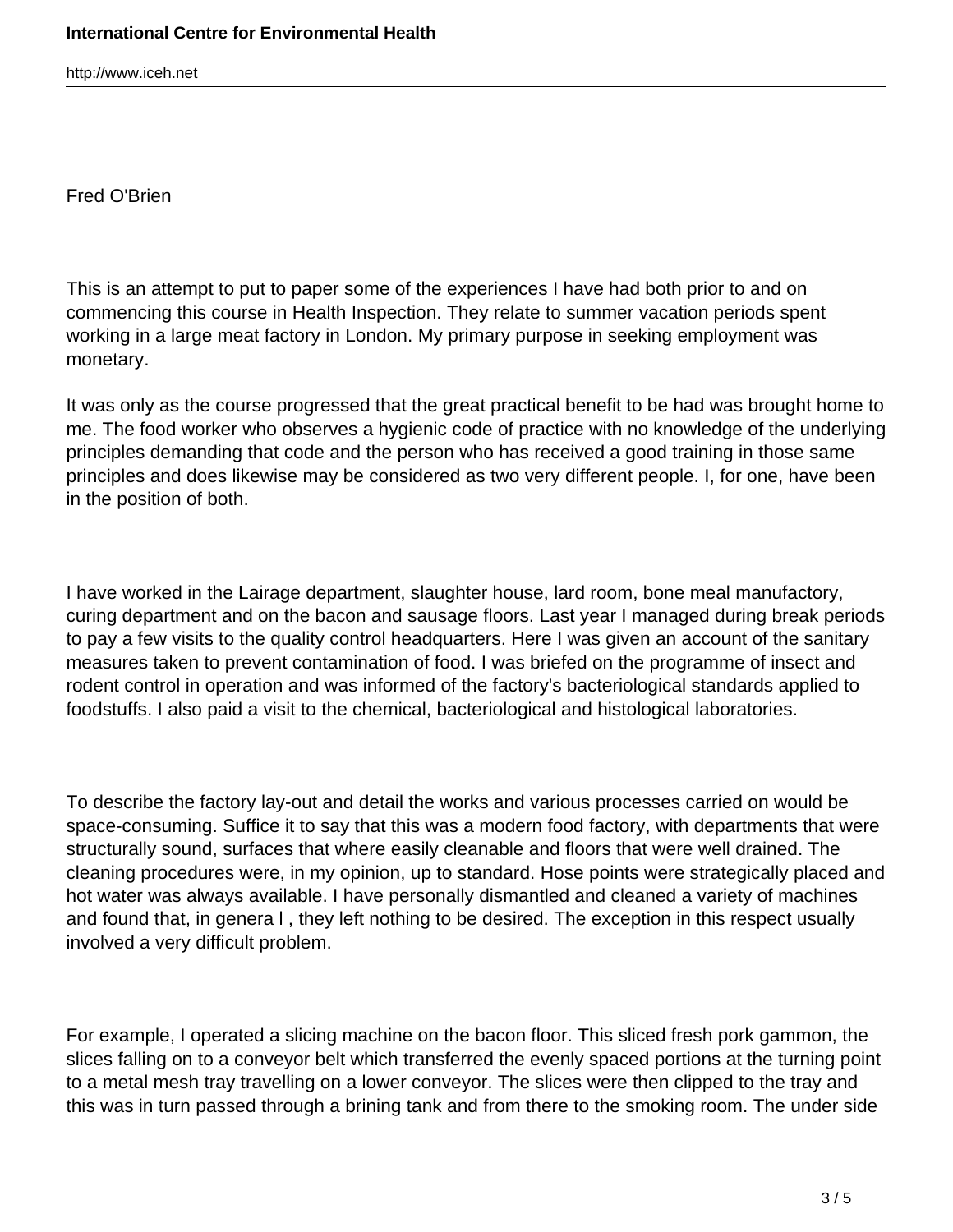of the conveyor belts presented a problem. Of necessity, this could not be smooth; otherwise the coefficient of friction between it and the rotating wheels would be insufficient to move the belt. To add to the difficulty the belt was always wet. Pieces of meat found their way to the underside. The rotating metal wheels had the effect of embedding at least the fat in the thread work of the belt.

The hot water pressure hose could not, in my opinion, completely remove this waste.

Suitable, separate sanitary accommodation for the sexes with wash-hand basins, hot water, bar or liquid soap, nail brushes, paper and wall cabinet roller towels were provided either on department floor level or between floors. A cleaner maintained the accommodation in clean condition and supplied soap, brushes, towels and toilet paper when necessary. Similar facilities to the above were provided inside the entrance to each department. All food workers must have seen the notices - "WASH YOUR HANDS"; NOW WASH YOUR HANDS"; "HAVE YOU WASHED YOUR HANDS"; "PLEASE WASH YOUR HANDS"; and few, I am sure, missed the green imprint on all toilet paper ''NOW WASH YOUR HANDS"; It was everywhere evident that the message struck home. Antiseptic barrier hand cream was everywhere provided and everywhere used.

Great importance was attached to the washing of hands and the use of the cream and rightly so. But surely this is not the only virtue that the food worker should acquire. I have myself experienced the trials and temptations that the food worker undergoes and have, on occasion, seen obvious contraventions of good hygiene practice. There were a number of departments in which incentive bonus schemes operated. The quicker a team worked the larger would be their weekly wage packet. Where a team member was slow he would be strongly tempted to omit an hygienic procedure to make up time, e.g., he might not remove the washings from a tank before filling it with meat. On the bacon floor it frequently happened that trays of sliced back, streaky or gammon pork fell on the floor. Food workers were instructed to place such meat in red trays and this was used as animal food. I have seen it taken from the floor and clip red in the normal fashion as though nothing had happened. The same thing happened with sausages. On another occasion I saw a food worker standing in his rubber boots in an ice crystal manufacturing machine shovelling the ice into a container to be used as an addition to sausage meat. The machine's dispenser was out of order. Had he first washed his boots there might not be any great objection in the circumstances.

All food workers were, in fact, informed of their responsibilities under the Food Hygiene Regulations and it was made clear that any breach of the Regulations might be followed by disciplinary action by the Company in defence of its own obligations.. Unhygienic practices have from time to time resulted in reprimands, suspensions and dismissals. It would be difficult, I think,